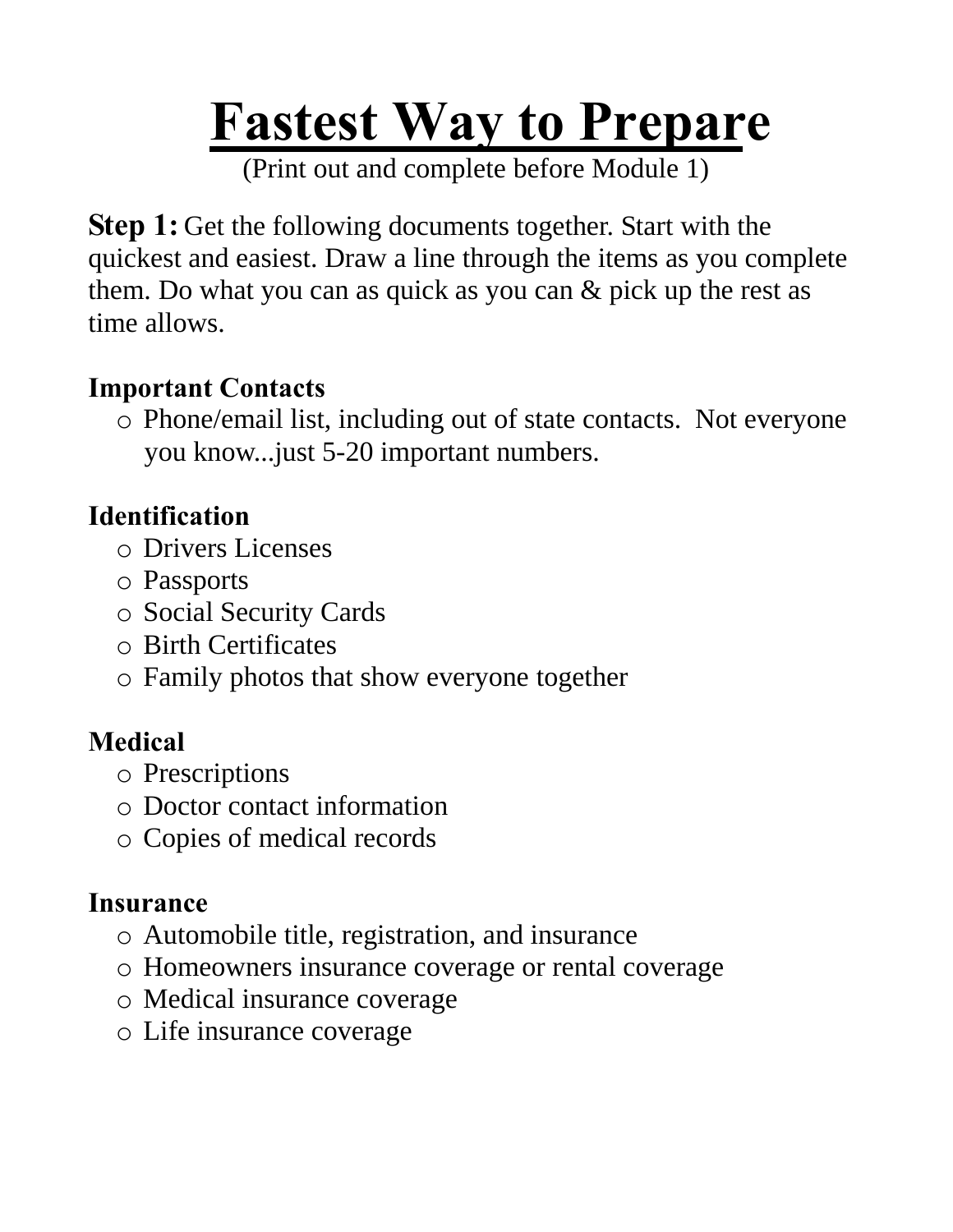### **Legal Documents/Important Documents**

- o Licenses/Certifications/Degrees (Military, LEO, Medical, Firearms, etc.)
- o List of account numbers for banks & credit/debit cards & contact information (from statements)
- o Mortgage, deed to house, rental agreement, closing documents from title company
- o Property Tax statement
- o Utility statements
- o Wills
- o Powers Of Attorney (for you and/or elderly parents)
- o Directive To Physicians

# **For Children/Pets**

- o Children's fingerprint cards (Most police departments will do this for you without keeping a copy)
- o Children's school registration or school contact information
- o Pet registration and vaccination record with Vet contact information

Go to the Resources Tab and print out and fill out the "Family Emergency Plan" worksheet and wallet cards.

Please note: This list of items would obviously be a cookie jar for a criminal, so once you've got it all together, make sure that you keep the items safe. If possible, copy, scan, and/or photograph everything.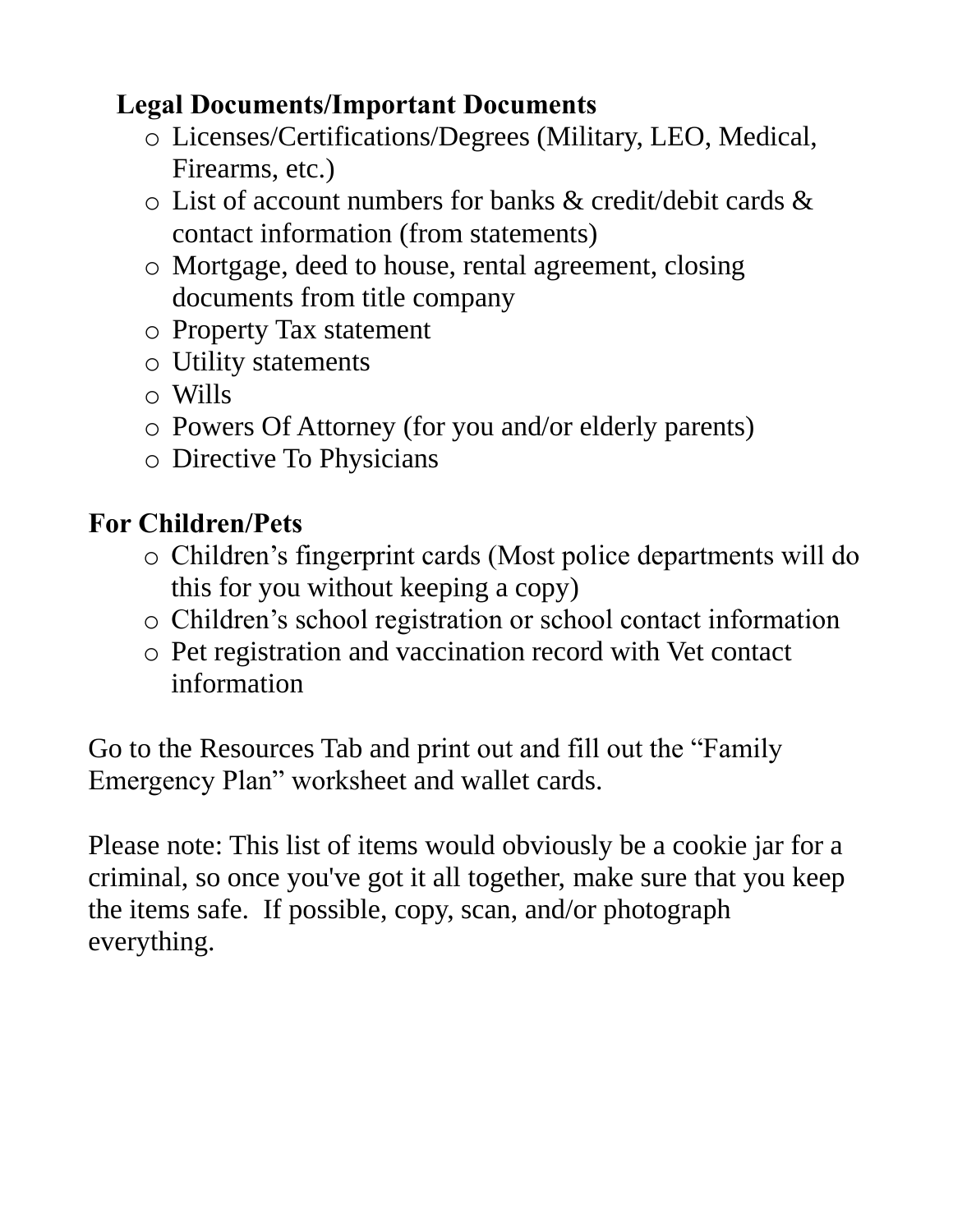**Step 2:** If you have GO bags, 72 hour kits, or even first aid kits, go through them.

#### **Cross off items as you complete them:**

- o Make sure they're fully stocked. If not, make a list of what you need. (on the back of this sheet if necessary.)
- o Check expiration dates. If items are expired, decide whether to replace or risk.
- o Check tape. If it's "decomposed", add it to your list of items.
- o Check bandaids. If the packaging has opened or if the adhesive has stopped working, add bandaids to your list.
- o Touch and feel every item. If they have degraded, add to the list to replace.
- o Check batteries.
- o Test radios.
- o Make sure that flashlights, radios, and other battery powered items have the batteries removed. Clean or replace if you find corrosion.
- o Test all reusable items (lighters, radios, flashlights, multi-tools, etc.) to make sure they work.
- o If you have matches, test until you get one to light and stay lit.